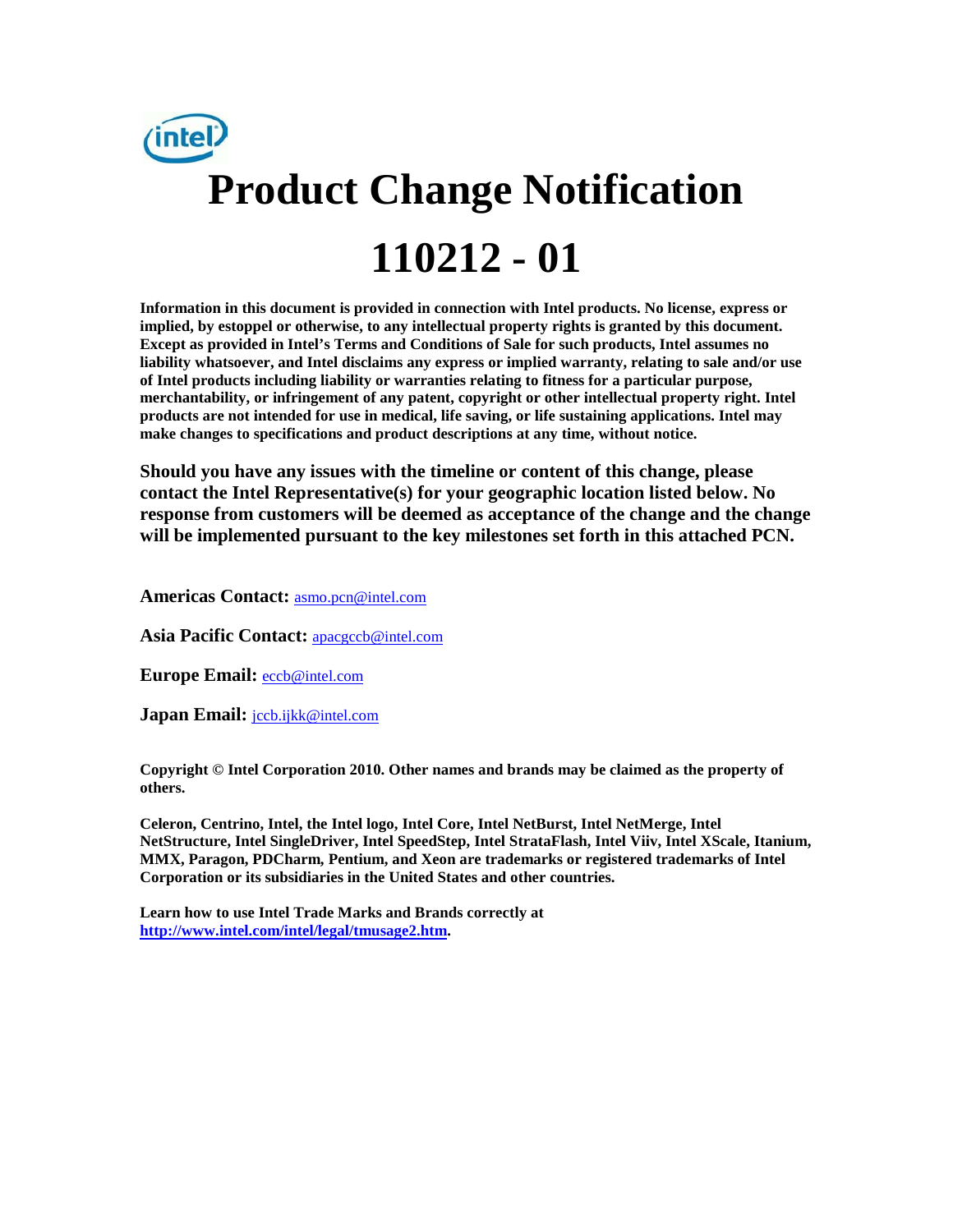# *(intel)* **Product Change Notification**

| <b>Change Notification #:</b> | $110212 - 01$                                                                                                                                          |  |
|-------------------------------|--------------------------------------------------------------------------------------------------------------------------------------------------------|--|
| <b>Change Title:</b>          | <b>Intel® Itanium® Processor 9300 Series, PCN</b><br>110212-01, Product Design, Correction to an                                                       |  |
|                               | erratum, Reason for Revision: Correction to<br><b>Intel<sup>®</sup> Itanium<sup>®</sup> 9350 Processor New</b><br><b>Material Product Code and MM#</b> |  |
| <b>Date of Publication:</b>   | <b>November 24, 2010</b>                                                                                                                               |  |

# **Key Characteristics of the Change:**

Product Design

## **Forecasted Key Milestones:**

| Date Customer Must be Ready to Receive Post-Conversion Material: | Jan 21, 2011   |
|------------------------------------------------------------------|----------------|
| Date of First Availability of Post-Conversion Material:          | Dec $01, 2010$ |

*The date of "First Availability of Post-Conversion Material" is the projected date that a customer may expect to receive the Post-Conversion Materials. This date is determined by the projected depletion of inventory at the time of the PCN publication. The depletion of inventory may be impacted by fluctuating supply and demand, therefore, although customers should be prepared to receive the Post-Converted Materials on this date, Intel will continue to ship and customers may continue to receive the pre-converted materials until the inventory has been depleted.*

## **Description of Change to the Customer:**

## **Reason for Revision: Correction to Intel® Itanium® 9350 Processor Product Code**

**Revision**: Correction to the new material product code and MM# for the Intel® Itanium® 9350 Processor in the Products Affected/Intel Ordering Codes table. Products Affected/Intel Ordering Codes table reflects the new material product code listed as LW80603002589A**C**. The new material product code should be LW80603002589AA. The new material MM# is 912201. No other updates have been made.